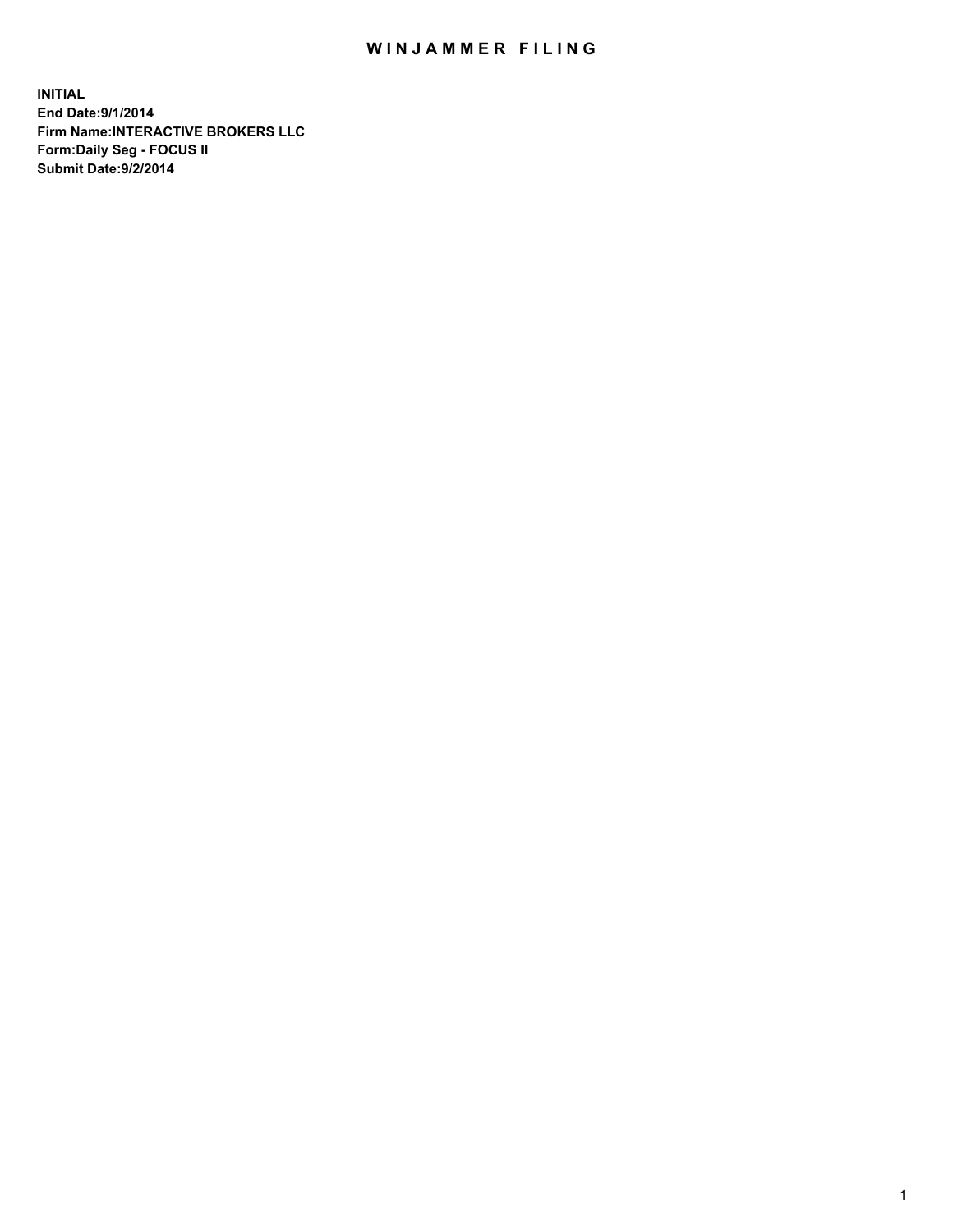## **INITIAL End Date:9/1/2014 Firm Name:INTERACTIVE BROKERS LLC Form:Daily Seg - FOCUS II Submit Date:9/2/2014 Daily Segregation - Cover Page**

| Name of Company<br><b>Contact Name</b><br><b>Contact Phone Number</b><br><b>Contact Email Address</b>    | <b>INTERACTIVE BROKERS LLC</b><br><b>Michael Ellman</b><br>203-422-8926<br>mellman@interactivebrokers.co<br>$\underline{\mathbf{m}}$ |
|----------------------------------------------------------------------------------------------------------|--------------------------------------------------------------------------------------------------------------------------------------|
| FCM's Customer Segregated Funds Residual Interest Target (choose one):<br>a. Minimum dollar amount: ; or |                                                                                                                                      |
| b. Minimum percentage of customer segregated funds required:% ; or                                       | $\overline{\mathbf{0}}$<br>0                                                                                                         |
| c. Dollar amount range between: and; or                                                                  | 155,000,000 245,000,000                                                                                                              |
| d. Percentage range of customer segregated funds required between:% and%.                                | 00                                                                                                                                   |
| FCM's Customer Secured Amount Funds Residual Interest Target (choose one):                               |                                                                                                                                      |
| a. Minimum dollar amount: ; or                                                                           | $\overline{\mathbf{0}}$                                                                                                              |
| b. Minimum percentage of customer secured funds required:% ; or                                          | 0                                                                                                                                    |
| c. Dollar amount range between: and; or                                                                  | 80,000,000 120,000,000                                                                                                               |
| d. Percentage range of customer secured funds required between:% and%.                                   | 00                                                                                                                                   |
| FCM's Cleared Swaps Customer Collateral Residual Interest Target (choose one):                           |                                                                                                                                      |
| a. Minimum dollar amount: ; or                                                                           | $\overline{\mathbf{0}}$                                                                                                              |
| b. Minimum percentage of cleared swaps customer collateral required:% ; or                               | $\underline{\mathbf{0}}$                                                                                                             |
| c. Dollar amount range between: and; or                                                                  | 0 <sub>0</sub>                                                                                                                       |
| d. Percentage range of cleared swaps customer collateral required between:% and%.                        | 0 <sub>0</sub>                                                                                                                       |
| Current ANC:on                                                                                           | 2,220,500,414 01-SEP-2014                                                                                                            |
| <b>Broker Dealer Minimum</b>                                                                             | 357,659,574                                                                                                                          |
| Debit/Deficit - CustomersCurrent AmountGross Amount                                                      |                                                                                                                                      |
| Domestic Debit/Deficit                                                                                   | 2,936,415                                                                                                                            |
| Foreign Debit/Deficit<br>Debit/Deficit - Non CustomersCurrent AmountGross Amount                         | 2,585,829 0                                                                                                                          |
| Domestic Debit/Deficit                                                                                   | 0 <sub>0</sub>                                                                                                                       |
| Foreign Debit/Deficit                                                                                    | 0 <sub>0</sub>                                                                                                                       |
| Proprietary Profit/Loss                                                                                  |                                                                                                                                      |
| Domestic Profit/Loss                                                                                     | $\overline{\mathbf{0}}$                                                                                                              |
| Foreign Profit/Loss                                                                                      | $\underline{\mathbf{0}}$                                                                                                             |
| Proprietary Open Trade Equity                                                                            |                                                                                                                                      |
| Domestic OTE                                                                                             | <u>0</u>                                                                                                                             |
| Foreign OTE                                                                                              | <u>0</u>                                                                                                                             |
| <b>SPAN</b>                                                                                              |                                                                                                                                      |
| <b>Customer SPAN Calculation</b>                                                                         | 1,135,464,512                                                                                                                        |
| Non-Customer SPAN Calcualation                                                                           | 13,556,525                                                                                                                           |
| Proprietary Capital Charges<br>Minimum Dollar Amount Requirement                                         | 0<br>20,000,000 [7465]                                                                                                               |
| Other NFA Dollar Amount Requirement                                                                      | 21,767,991 [7475]                                                                                                                    |
|                                                                                                          |                                                                                                                                      |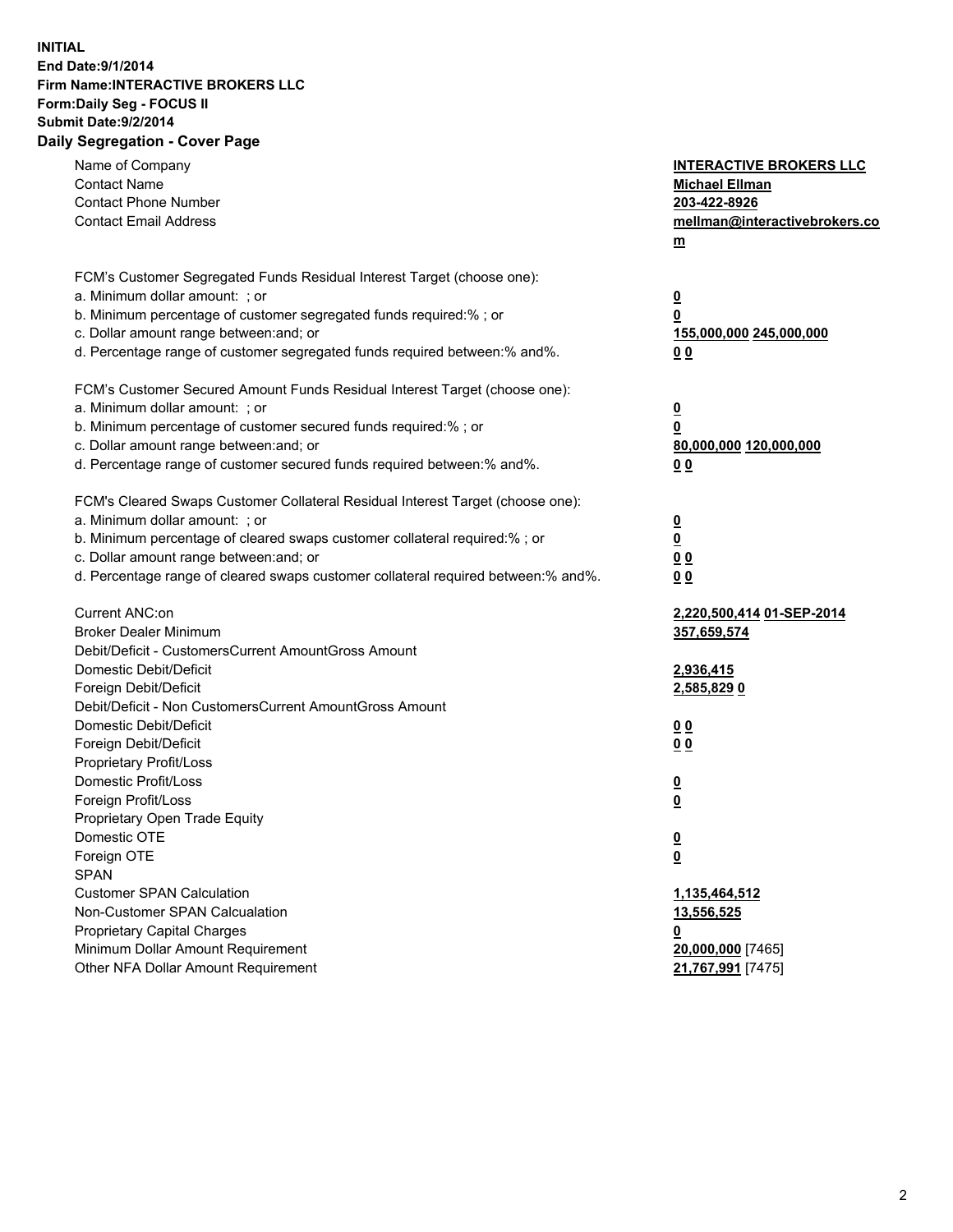## **INITIAL End Date:9/1/2014 Firm Name:INTERACTIVE BROKERS LLC Form:Daily Seg - FOCUS II Submit Date:9/2/2014 Daily Segregation - Secured Amounts**

|     | Foreign Futures and Foreign Options Secured Amounts                                                        |                                   |
|-----|------------------------------------------------------------------------------------------------------------|-----------------------------------|
|     | Amount required to be set aside pursuant to law, rule or regulation of a foreign                           | $0$ [7305]                        |
|     | government or a rule of a self-regulatory organization authorized thereunder                               |                                   |
| 1.  | Net ledger balance - Foreign Futures and Foreign Option Trading - All Customers                            |                                   |
|     | A. Cash                                                                                                    | 308,872,153 [7315]                |
|     | B. Securities (at market)                                                                                  | $0$ [7317]                        |
| 2.  | Net unrealized profit (loss) in open futures contracts traded on a foreign board of trade                  | 1,867,173 [7325]                  |
| 3.  | Exchange traded options                                                                                    |                                   |
|     | a. Market value of open option contracts purchased on a foreign board of trade                             | 116,793 [7335]                    |
|     | b. Market value of open contracts granted (sold) on a foreign board of trade                               | -145,558 [7337]                   |
| 4.  | Net equity (deficit) (add lines 1.2. and 3.)                                                               | 310,710,561 [7345]                |
| 5.  | Account liquidating to a deficit and account with a debit balances - gross amount                          | 2,585,829 [7351]                  |
|     | Less: amount offset by customer owned securities                                                           | 0 [7352] 2,585,829 [7354]         |
| 6.  | Amount required to be set aside as the secured amount - Net Liquidating Equity                             | 313,296,390 [7355]                |
|     | Method (add lines 4 and 5)                                                                                 |                                   |
| 7.  | Greater of amount required to be set aside pursuant to foreign jurisdiction (above) or line                | 313,296,390 [7360]                |
|     | 6.                                                                                                         |                                   |
|     | FUNDS DEPOSITED IN SEPARATE REGULATION 30.7 ACCOUNTS                                                       |                                   |
| 1.  | Cash in banks                                                                                              |                                   |
|     | A. Banks located in the United States                                                                      | 334,030,383 [7500]                |
|     | B. Other banks qualified under Regulation 30.7                                                             | 0 [7520] 334,030,383 [7530]       |
| 2.  | Securities                                                                                                 |                                   |
|     | A. In safekeeping with banks located in the United States                                                  | $Q$ [7540]                        |
|     | B. In safekeeping with other banks qualified under Regulation 30.7                                         | 0 [7560] 0 [7570]                 |
| 3.  | Equities with registered futures commission merchants                                                      |                                   |
|     | A. Cash                                                                                                    | $0$ [7580]                        |
|     | <b>B.</b> Securities                                                                                       | $0$ [7590]                        |
|     | C. Unrealized gain (loss) on open futures contracts                                                        | $0$ [7600]                        |
|     | D. Value of long option contracts                                                                          | $0$ [7610]                        |
|     | E. Value of short option contracts                                                                         | 0 [7615] 0 [7620]                 |
| 4.  | Amounts held by clearing organizations of foreign boards of trade                                          |                                   |
|     | A. Cash                                                                                                    | $Q$ [7640]                        |
|     | <b>B.</b> Securities                                                                                       | $0$ [7650]                        |
|     | C. Amount due to (from) clearing organization - daily variation                                            | $0$ [7660]                        |
|     | D. Value of long option contracts                                                                          | $0$ [7670]                        |
|     | E. Value of short option contracts                                                                         | 0 [7675] 0 [7680]                 |
| 5.  | Amounts held by members of foreign boards of trade                                                         |                                   |
|     | A. Cash                                                                                                    | 79,916,396 [7700]                 |
|     | <b>B.</b> Securities                                                                                       | $0$ [7710]                        |
|     | C. Unrealized gain (loss) on open futures contracts                                                        | 4,331,521 [7720]                  |
|     | D. Value of long option contracts                                                                          | 116,796 [7730]                    |
|     | E. Value of short option contracts                                                                         | -145,560 [7735] 84,219,153 [7740] |
| 6.  | Amounts with other depositories designated by a foreign board of trade                                     | $0$ [7760]                        |
| 7.  | Segregated funds on hand                                                                                   | $0$ [7765]                        |
| 8.  | Total funds in separate section 30.7 accounts                                                              | 418,249,536 [7770]                |
| 9.  | Excess (deficiency) Set Aside for Secured Amount (subtract line 7 Secured Statement<br>Page 1 from Line 8) | 104,953,146 [7380]                |
| 10. | Management Target Amount for Excess funds in separate section 30.7 accounts                                | 80,000,000 [7780]                 |
| 11. | Excess (deficiency) funds in separate 30.7 accounts over (under) Management Target                         | 24,953,146 [7785]                 |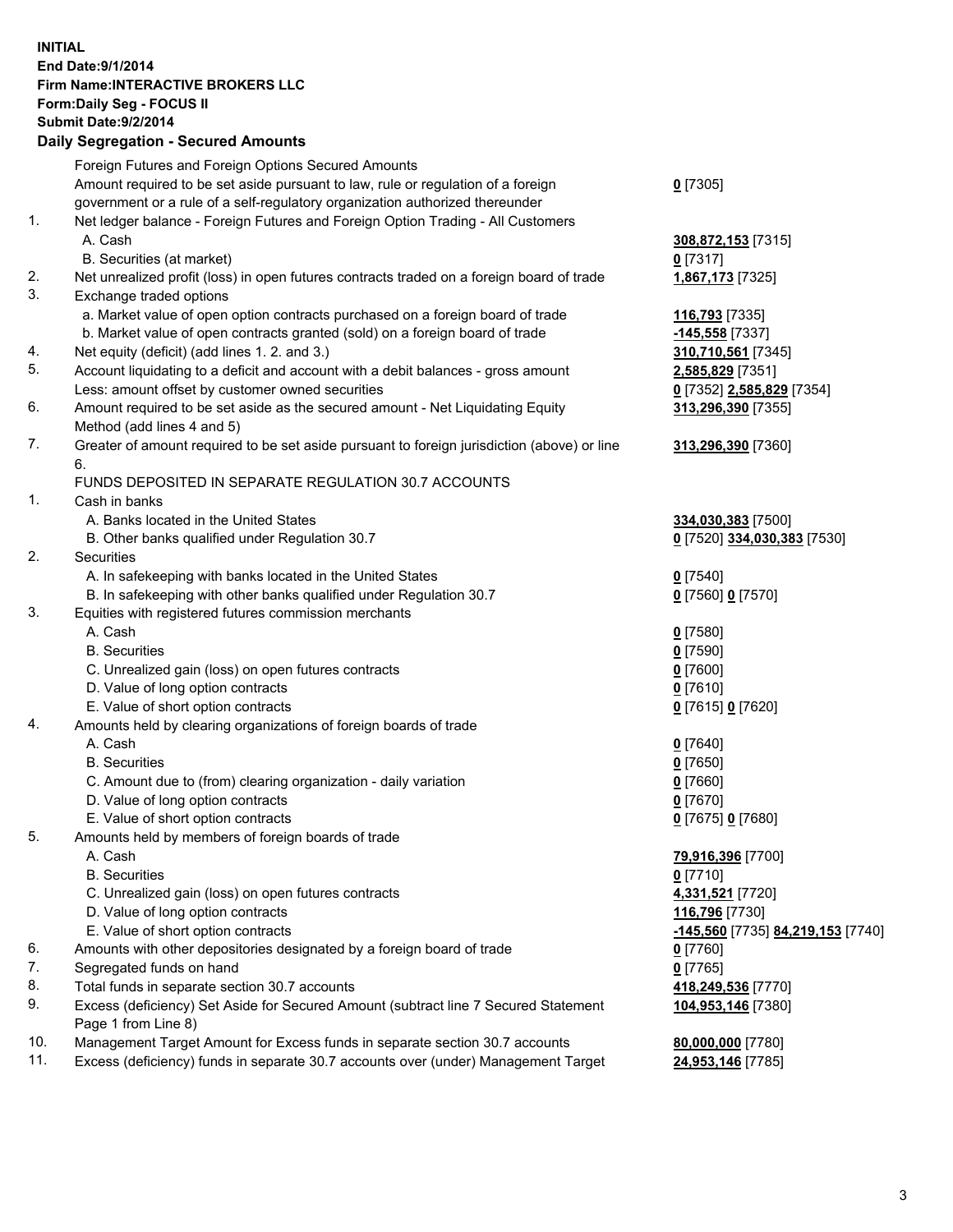**INITIAL End Date:9/1/2014 Firm Name:INTERACTIVE BROKERS LLC Form:Daily Seg - FOCUS II Submit Date:9/2/2014 Daily Segregation - Segregation Statement** SEGREGATION REQUIREMENTS(Section 4d(2) of the CEAct) 1. Net ledger balance A. Cash **2,401,403,244** [7010] B. Securities (at market) **0** [7020] 2. Net unrealized profit (loss) in open futures contracts traded on a contract market **-96,452,944** [7030] 3. Exchange traded options A. Add market value of open option contracts purchased on a contract market **104,458,100** [7032] B. Deduct market value of open option contracts granted (sold) on a contract market **-185,596,267** [7033] 4. Net equity (deficit) (add lines 1, 2 and 3) **2,223,812,133** [7040] 5. Accounts liquidating to a deficit and accounts with debit balances - gross amount **2,936,415** [7045] Less: amount offset by customer securities **0** [7047] **2,936,415** [7050] 6. Amount required to be segregated (add lines 4 and 5) **2,226,748,548** [7060] FUNDS IN SEGREGATED ACCOUNTS 7. Deposited in segregated funds bank accounts A. Cash **397,751,952** [7070] B. Securities representing investments of customers' funds (at market) **1,078,576,597** [7080] C. Securities held for particular customers or option customers in lieu of cash (at market) **0** [7090] 8. Margins on deposit with derivatives clearing organizations of contract markets A. Cash **10,360,136** [7100] B. Securities representing investments of customers' funds (at market) **87,512,204** [7110] C. Securities held for particular customers or option customers in lieu of cash (at market) **0** [7120] 9. Net settlement from (to) derivatives clearing organizations of contract markets **111,801** [7130] 10. Exchange traded options A. Value of open long option contracts **2,153,152** [7132] B. Value of open short option contracts **-3,858,160** [7133] 11. Net equities with other FCMs A. Net liquidating equity **-42,624,075** [7140] B. Securities representing investments of customers' funds (at market) **914,889,092** [7160] C. Securities held for particular customers or option customers in lieu of cash (at market) **0** [7170] 12. Segregated funds on hand **0** [7150] 13. Total amount in segregation (add lines 7 through 12) **2,444,872,699** [7180] 14. Excess (deficiency) funds in segregation (subtract line 6 from line 13) **218,124,151** [7190] 15. Management Target Amount for Excess funds in segregation **155,000,000** [7194]

16. Excess (deficiency) funds in segregation over (under) Management Target Amount Excess

**63,124,151** [7198]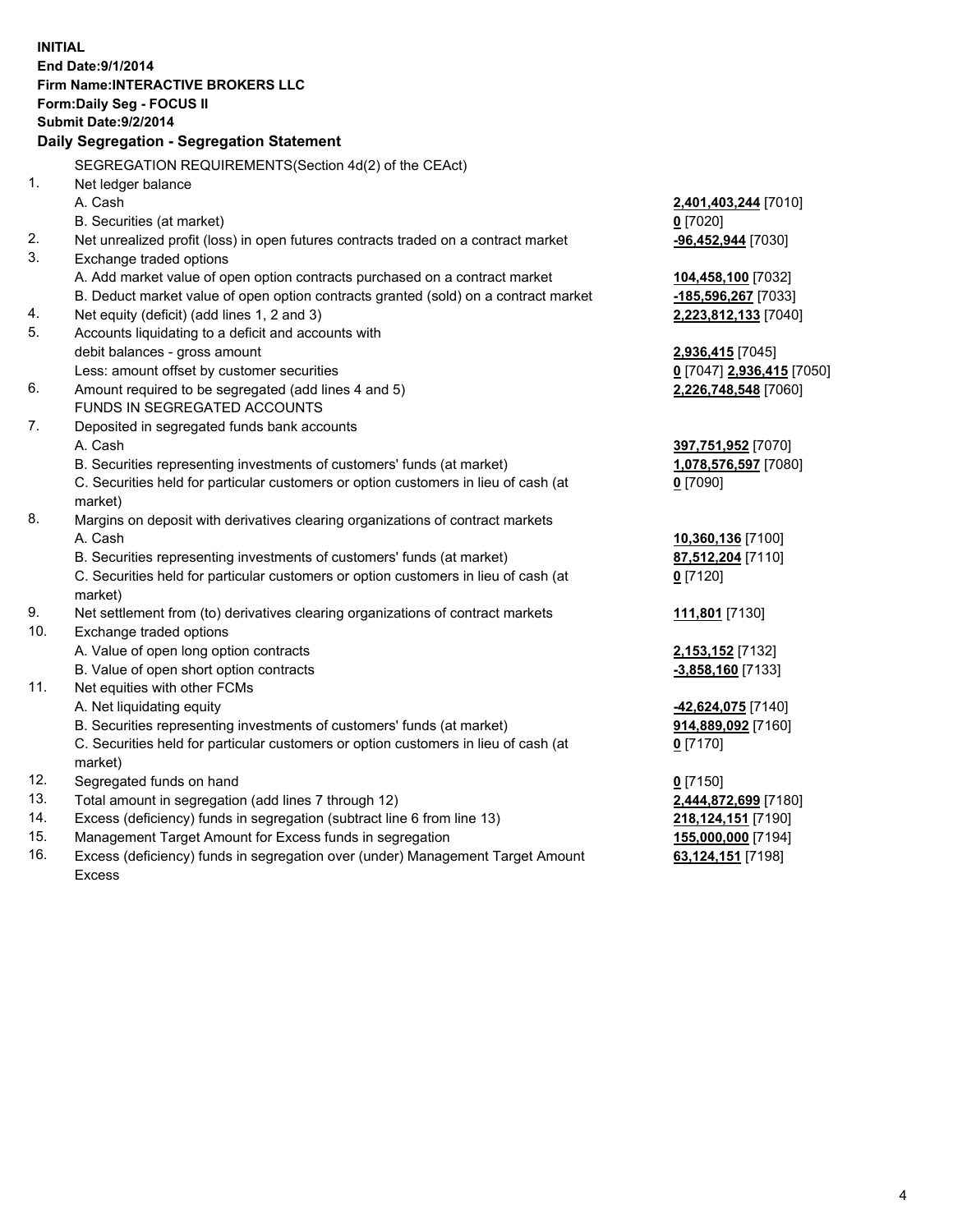## **INITIAL End Date:9/1/2014 Firm Name:INTERACTIVE BROKERS LLC Form:Daily Seg - FOCUS II Submit Date:9/2/2014 Daily Segregation - Supplemental**

| $\blacksquare$           | Total gross margin deficiencies - Segregated Funds Origin                              | 52,694 [9100]  |  |
|--------------------------|----------------------------------------------------------------------------------------|----------------|--|
| $\overline{\phantom{a}}$ | Total gross margin deficiencies - Secured Funds Origin                                 | 340,544 [9101] |  |
| $\blacksquare$           | Total gross margin deficiencies - Cleared Swaps Customer Collateral Funds Origin       | $0$ [9102]     |  |
| $\overline{\phantom{a}}$ | Total gross margin deficiencies - Noncustomer and Proprietary Accounts Origin          | $0$ [9103]     |  |
| $\blacksquare$           | Total number of accounts contributing to total gross margin deficiencies - Segregated  | 4 [9104]       |  |
|                          | Funds Origin                                                                           |                |  |
|                          | Total number of accounts contributing to total gross margin deficiencies - Secured     | $30$ [9105]    |  |
|                          | Funds Origin                                                                           |                |  |
|                          | Total number of accounts contributing to the total gross margin deficiencies - Cleared | $0$ [9106]     |  |
|                          | Swaps Customer Collateral Funds Origin                                                 |                |  |
|                          | Total number of accounts contributing to the total gross margin deficiencies -         | $0$ [9107]     |  |
|                          | Noncustomer and Proprietary Accounts Origin                                            |                |  |
|                          |                                                                                        |                |  |

- Upload a copy of the firm's daily margin report the FCM uses to issue margin calls which corresponds with the reporting date.